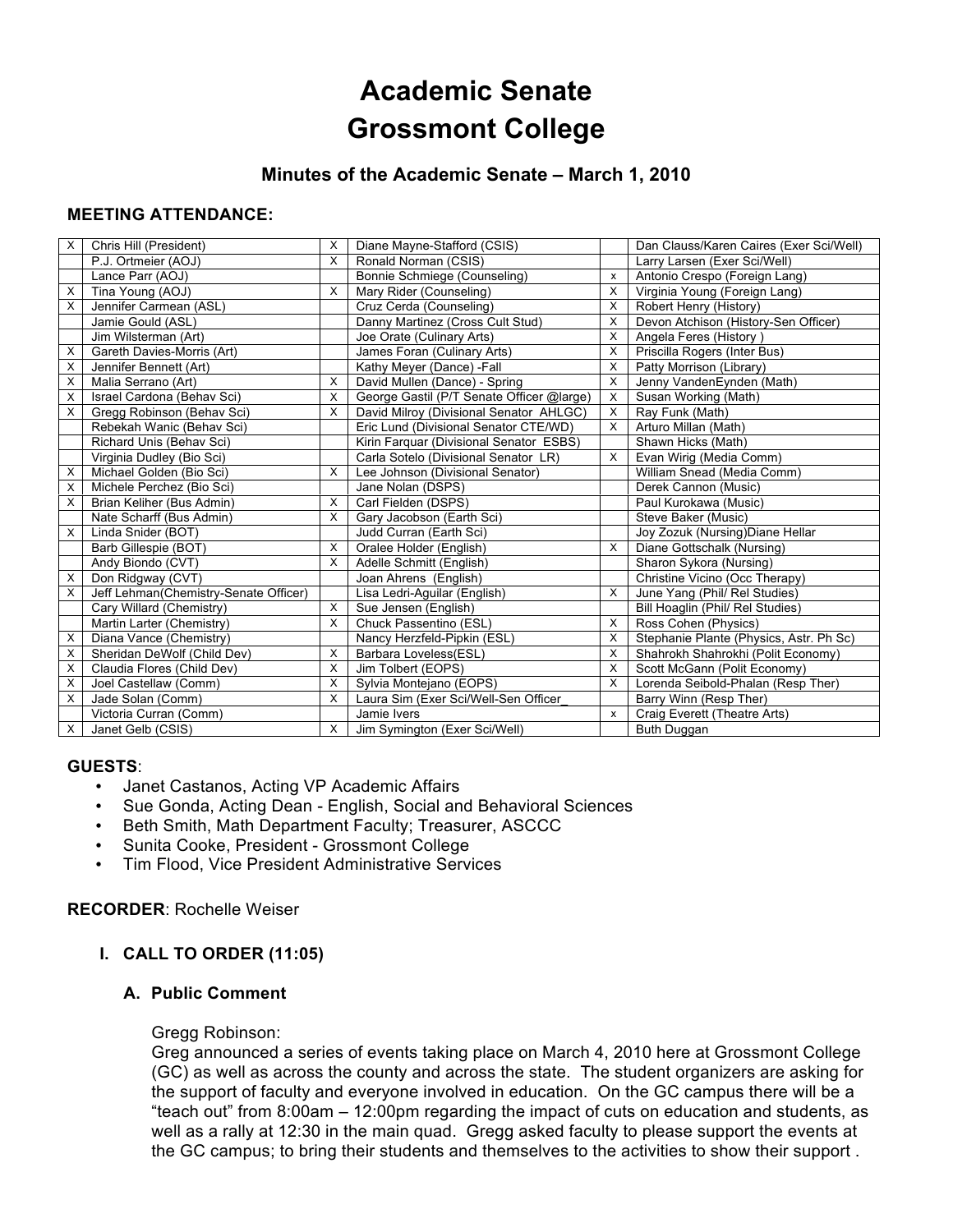Greg also asked for support of the rally and march taking place in protest of education cuts. The rally will begin at 3:00pm in Balboa Park then supporters will march to the Governor's San Diego office.

#### **B. Approval of Agenda**

A motion was made to approve the day's agenda. M/S/U Wirig/Atchinson

**C. Approval of Minutes from February 1, 2010 and February 8, 2010** A motion was made to approve the minutes both previous meetings. M/S/U Sim/Wirig

# **II. PRESIDENT'S REPORT**

#### **A. Announcements**

Chris began by previewing some of the items on the day's agenda; noting that a large part of the meeting would be informational in regards to the current fiscal situation followed by a brainstorming session.

#### **B. Senate Officer Replacement**

Chris reviewed the discussion from the previous meeting regarding Sue Gonda's appointment as acting Dean for English, Social and Behavioral Sciences, the vacancy in the Senate's Vice President's position this created and the discussion of a replacement candidate. The consensus of that discussion was to have a current officer move to the Vice President position and elect a replacement officer; Jeff Lehman had volunteered to serve as Temporary Vice President.

A motion was made to elect Jeff Lehman as temporary Vice President of the Academic Senate. M/S/U Passentino/Wirig

Chris then announced the candidates for the temporary Senate Officer Position; Angela Feres and Jennifer Bennett. Chris thanked both candidates for their interest; she then asked if there were any other interested candidates. Chris then distributed ballots for voting. Each candidate had an opportunity to introduce themselves and their experience. Ballots were collected to be counted at the end of the meeting.

#### **C. Understanding our Fiscal Situation-Guests: Sunny Cooke and Tim Flood**

Chris asked that the senators give their upmost attention to the presentations that Tim and Sunny were to present as it is very important that everyone have an understanding of the fiscal situation and be a part of bringing about solutions. Chris then asked the Senators to please pay attention to the presentation and to write down questions for a "question/answer" session at the end of the presentation. Chris also noted that conversations regarding proposed solutions will be taking place with department chairs and coordinators and that faculty will be a big part of that conversation, so senators need to be able to pass the information to their constituents. Oralee noted that Tim would also be at the chairs and coordinators meeting on Monday, March  $8<sup>th</sup>$ . She suggested that those senators who are also chairs and coordinators may want to take notes for questions pertaining to the chairs and coordinators for Monday's meeting.

Chris then introduced Tim Flood and Sunny Cooke for their presentations. The senators congratulated Tim on his recent appointment as permanent Vice President of Administrative Services. Tim began by reviewing the current budget situation. Tim gave an overview of the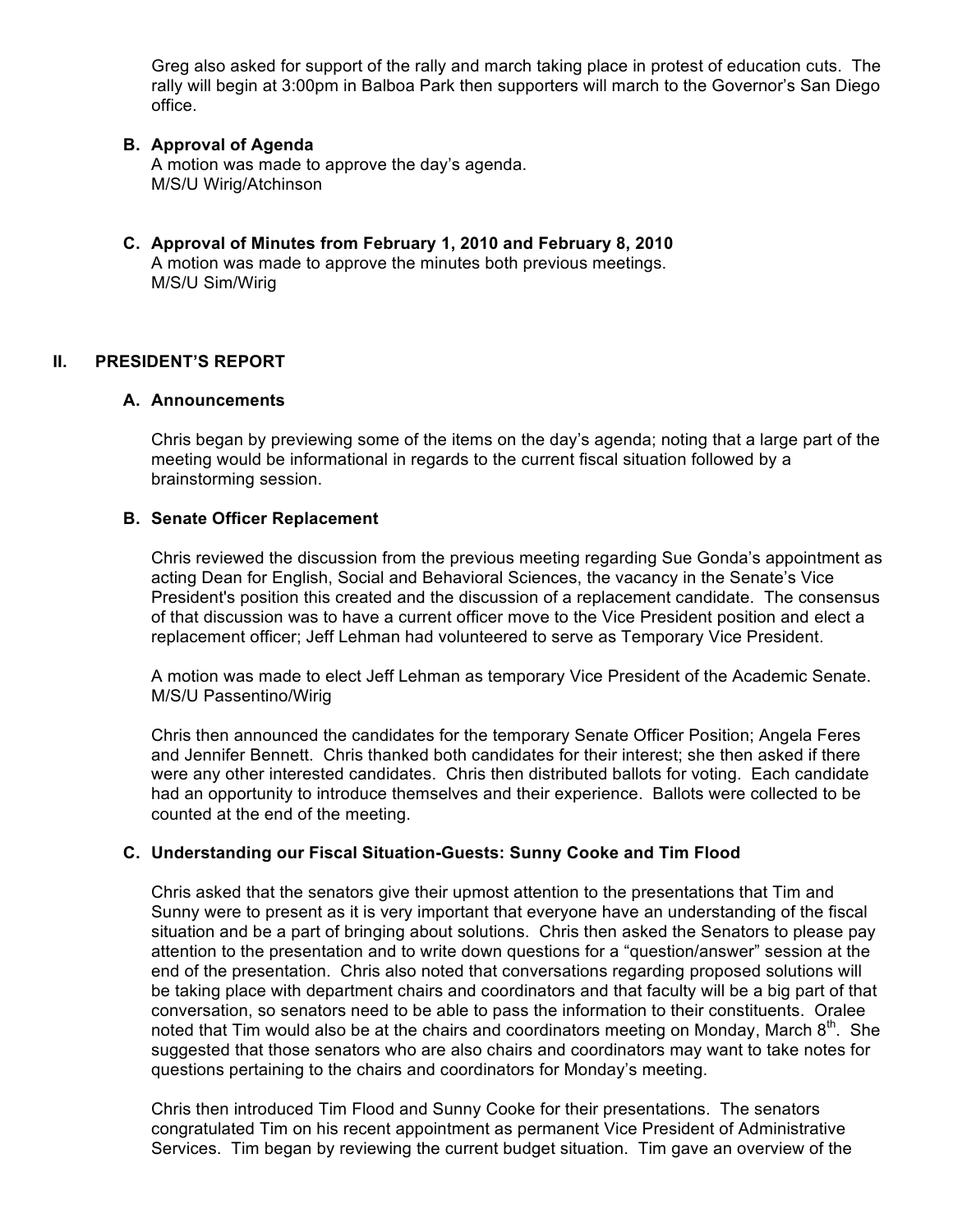four different budget scenarios that GC is currently working with and noted that he would be presenting situation "A" (if GC received the same funding as last year). Tim reviewed the income and expenses for the proposed budget that result in a \$14.3 million dollar short fall for the district. Tim then reviewed some of the suggested solution options. Tim noted the budget suggestion box is open again and encouraged faculty's input. Chris noted copies of the presentation would be available to the senators. Tim explained that one part of the reduction strategy for the deficit would be to look at section reductions. Tim then reviewed the process that GC used to determine how many sections GC would need to further reduce. Tim explained that GC was currently 1,942 FTES (full time equivalent students) over what the state will fund. After including 5% for possible growth funds and improved efficiency (625 FTES) and the 50% reduction of summer sections (608 FTES) a reduction of 707.5 FTES is still needed. Tim then explained to reduce 707.5 FTES there would need to be a reduction of 202 sections for 2010- 2011 in addition to the summer reduction. Tim explained that GC is continually reacting as the state makes changes and for 2010-2011 is trying to stay ahead of those changes by reducing Summer sections and spreading the other reductions over both Fall and Spring (approximately 100 sections per semester).

Tim explained that serving the large number of students over our funded FTES amount impacts many areas on campus including student services, counseling, and utilities (i.e. water, electric, etc.) and by reducing the number of sections GC can better serve students that are here. Tim noted the "ugly" truth and impact of the State budget crisis for GC is that for 2009-2010 and 2010-2011GC will have cut 794.5 sections an 18% reduction. Chris then opened the floor for questions for Tim. A few questions were entertained and it was again noted that a copy of the PowerPoint presentation would be available for the senators. Chris advised the senators to be cautious when looking at the numbers presented and understand they are estimates as the state is continually changing the numbers involved and making adjustments.

Sunny explained that the fiscal situation was bad: GC had approximately 4000 students left on waitlists this past year. In addition, GC will have to "squeeze out" an additional 1400 students, and in June there will be an entire graduating class of students who GC may not be able to be serve. Sunny made the point that GC may likely not be able to serve its community needs or the demands that are in front of it. The state has created this situation by not funding education. Sunny explained that GC, much like the state's other 111 Community Colleges, is only going to be able to focus on three items of its broad mission as a community college - Transfer/General Education, Career Technical Education/Workforce Development and Basic Skills. Sunny explained that GC is down to required courses for those areas and is likely unable to offer multiple elective courses and now needs to look at offering those courses staggered to allow students to receive degrees in a reasonable amount of time. Sunny urged chairs to look at courses and if they do not fit into the "three" areas right now than we don't have the luxury of offering them. Sunny noted that the discussions needed to become much broader, departments need to talk to each other regarding course selections and keep informed of the job market, we need to have more effective sequencing of course offerings and stagger electives. We also need to consider which of our courses might be offered as fee-based classes. Sunny then opened the presentation for discussion. One item discussed was the overlap of adult education offerings and community college offerings. Sunny noted that the Education Master Plan is starting to be discussed and that is one item that needs to be addressed, specifically where to best have some of those offerings. Another item discussed was basic skills and the success rate of the programs. Chris noted that much of that information is covered in the CLASS Initiative pre-board meetings and encouraged the senators to attend those. Some ideas that came out of this discussion were: broader discussions regarding staggering offerings among area community colleges, fee-based courses, extension courses, limit overload, bank more than 1.0 LED, recruit more international students. It was asked what the projected savings were for section cuts; Tim noted approximately \$3000.00 per section. Sunny encouraged faculty to participate in the discussions with their department chairs and coordinators regarding sections cuts. She also acknowledged this was a difficult task for all and asked that if anyone had more questions or concerns to please contact her or Tim.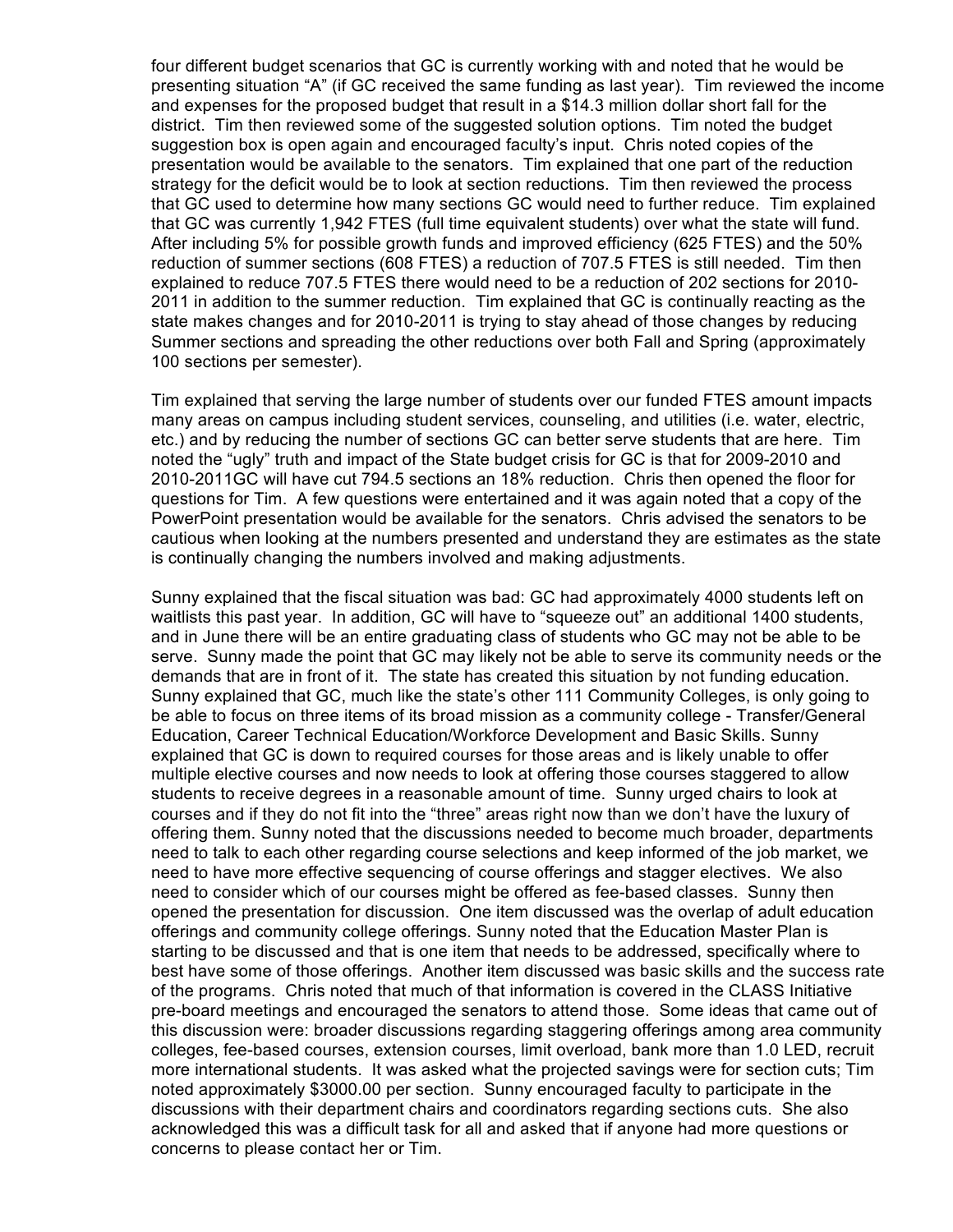#### **III. COMMITTEE REPORTS**

None

# **IV. ACTION ITEMS**

None

#### **V. INFORMATION ITEMS**

# **A. ASCCC Resolution 4.03-Response to AB 440: "Transfer Degree"**

Chris began by reviewing Resolutions 4.02, 4.03, and 4.04 that were presented at the fall Academic Senate for California Community Colleges (ASCCC) plenary session. Chris explained that these resolutions were presented in response to AB 440, an Assembly Bill that would put Transfer Degree requirements into the Education Code. Chris explained Resolution 4.02 was passed at the Plenary, but both 4.03 and 4.04 were referred to the Executive Committee (EC) for further explanation and clarity to be represented at the Spring Plenary. Chris explained that Resolution 4.02 was in opposition of any legislation in regard to degrees and stated that community college degrees should remain under the control of the local California community colleges and Governing Boards. Chris further explained that AB 440 was set aside, but new legislation SB 1440 is being presented and deals with the same issue; putting Transfer Degrees into statute. The EC of the State Academic Senate is concerned that this legislation will be presented before the next plenary session and has asked that local senates please take a look at the resolutions that were referred and give their input and indication of whether they support either resolution. The concern regarding this situation is that the ASCCC would be moving forward and acting on a resolution outside of the normal processes. Much discussion occurred regarding both the legislation itself and the ASCCC processes. Motion was made to move Resolution 4.03 from information to an action item. Chris informed the body that a 2/3 majority was required for this action to take place.

#### M/S/U Milroy/Atchison

Clarification was made that the EC would like to move Resolution 4.03 forward by a "straw vote." It was clarified that if 4.03 was approved it would require that local colleges remove their "local" graduation requirements when offering a Transfer Degree. A motion was made to support Resolution 4.03.

M/S Davies-Morris/Milroy

Discussion occurred regarding the restriction this would place on local colleges and the value of transfer degrees. Chris then called for the vote.

Motion failed by majority vote. 5 in favor 4 abstained

# **B. BP 1200-District and College Mission Statements**

This item will return as an action item at the next meeting.

#### **C. BP/AP 3900- Political Activity**

This item will return as an action item at the next meeting.